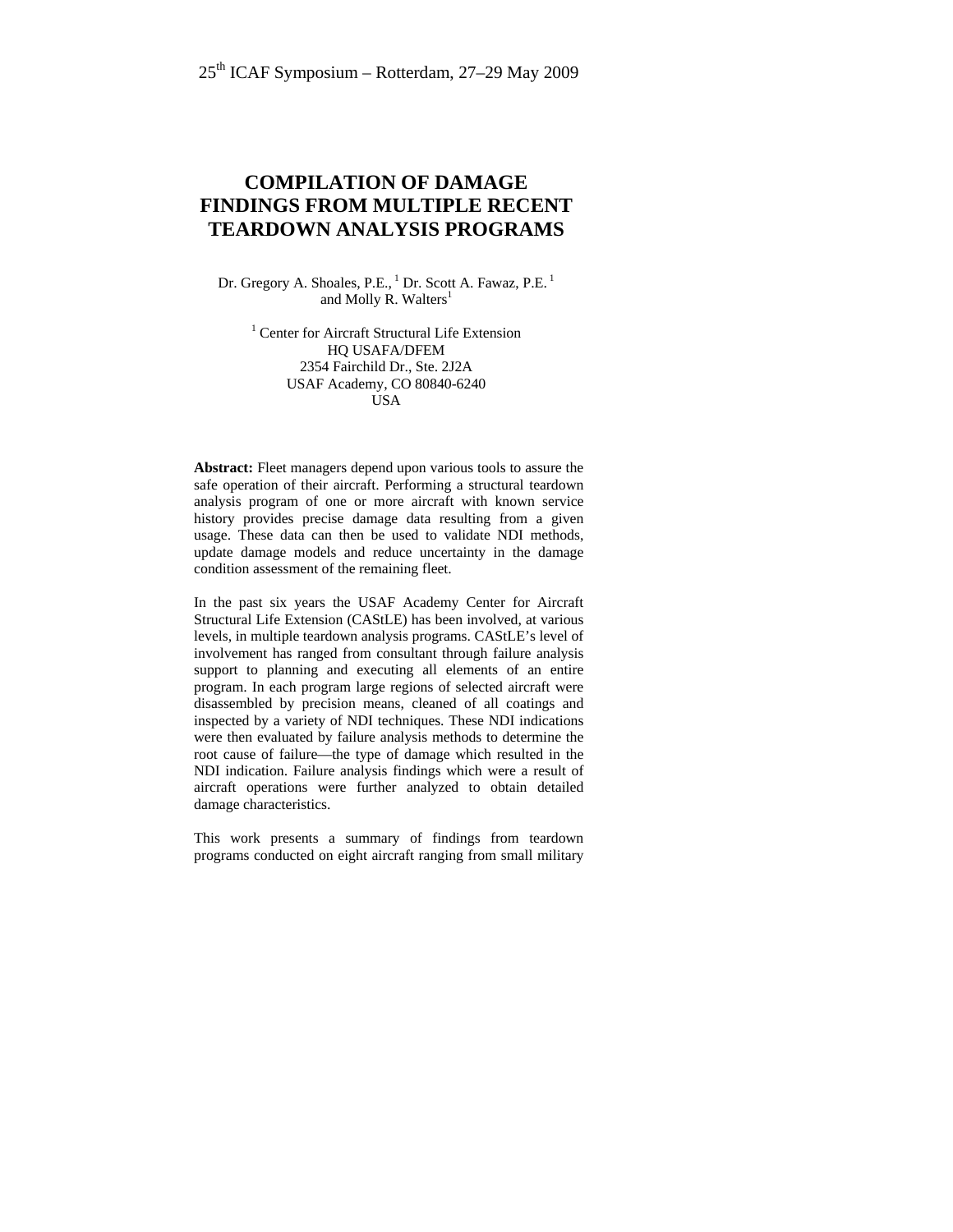trainers to large transports. Comparisons are presented for damage types and categories of aircraft. Damage type and scale is also presented categorized by the type of damaged component (skin, stiffener, fitting, etc.). Data are also provided with regard to measurable features within regions of damage initiation.

# AIRCRAFT STRUCTURAL TEARDOWN ANALYSIS PROGRAMS

To better understand the teardown program findings presented in this work it is important to understand the motivation and character of the programs which produced these data. Destructive analysis of aircraft structure by what is commonly referred to as a "teardown" has long been considered a requirement in satisfying many of the sustainment issues that arise in aging aircraft [1]. As both military and civilian fleets continue to age, the number of teardown programs continues to increase. In the United States Air Force (USAF) alone there have been more than a dozen such programs in the past 8 years. In fact, the unique methodologies employed in teardown programs prompted the USAF Aging Aircraft Program Office in 2007 to task The USAF Academy Center for Aircraft Structural Life Extension (CAStLE) to prepare a best practices guide for conducting such programs. This handbook was published in 2008 [2] and its development is the subject of an additional publication in this [3] and other conferences [4]. As detailed in the best practices handbook, all teardown programs share specialized tasks which are tailored to the unique program requirements. It is therefore useful here to present the most common teardown program goals/requirements and a summary of teardown program tasks used to satisfy those requirements.

## Common Teardown Analysis Program Goals

USAF Military Standard [1] requires execution of a teardown program to assess the damage state of an aircraft after a known period of usage. The same standard also suggests using such a program to assess and potentially revise an aircraft's damage prediction models. The United States Federal Aviation Administration (FAA) and Delta Airlines conducted a teardown of a retired Boeing B727 in order to assess the damage state of high time aircraft fuselage structure [5]. The stated goal of a USAF program conducted 2004 and 2005 on a retired C-5A was to determine damage state and use this data to validate and adjust, if required, the aircraft's structural models [6]. In such programs the damage mechanisms and damage morphology is compared with applicable predictive models. In most cases predictive models only exist for fatigue crack growth and therefore model validation is limited to findings of this type. In any event it is important to characterize the damage mechanism, all relevant dimensions and the location of each damage finding.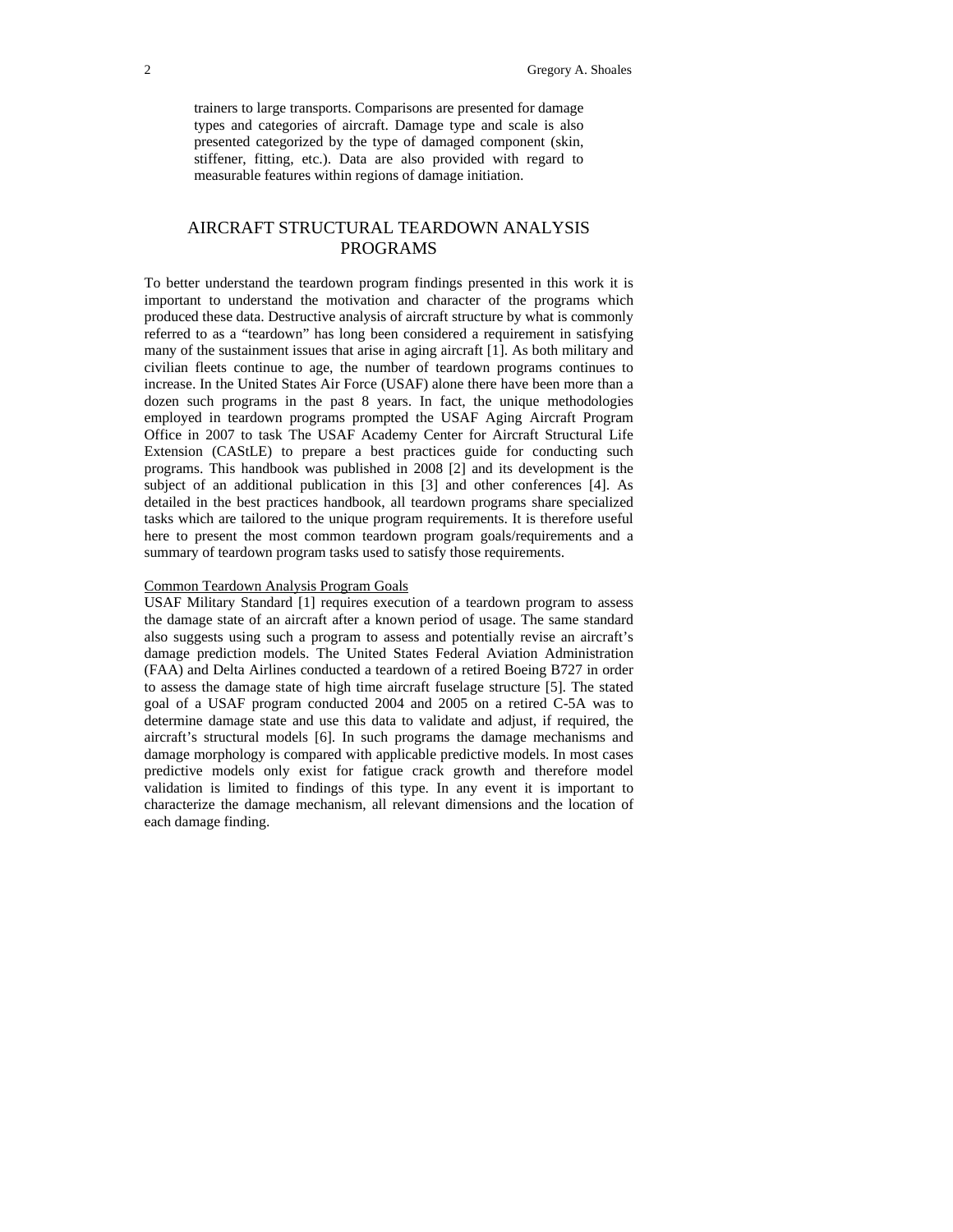A further and somewhat related teardown program goal is to assist in the validation of the non-destructive inspection (NDI) methods employed on operational fleets. NDI techniques are used the world over to ascertain indications of possible damage in operational aircraft while minimizing the impact to readiness of those aircraft. The desire is that NDI indications can be correlated to a damage type and scale in order to support fleet management decisions. Unfortunately, the only possible means to obtain an actual damage finding to perform such correlation is by the destructive means ordinarily referred to as failure analysis. Therefore, conducting typical operational NDI prior to a teardown analysis affords a unique opportunity to correlate indications of damage with the corresponding failure analysis results. As shall be shown in the next section, NDI techniques are further used to support the teardown tasks themselves.

#### Teardown Analysis Program Tasks

As outlined in the aforementioned teardown program best practices handbook [2], all teardown programs share a common set of tasks. While many seem outwardly similar to standard aircraft maintenance operations, the unique requirements of the teardown program drive similarly unique requirements to each task. These unique requirements are descried in great detail in the teardown handbook and are briefly summarized here.

*Define Program Goals and Requirements.* The first and foremost task in any teardown program is to define the goal and therefore the requirements of that program. A properly defined teardown program goal subsequently defines the requirements for aircraft type, number of aircraft subjects, subject structure within each aircraft, desired damage types and the characterization data required of each damage type from failure analysis. These requirements serve as the guide for all tasks which follow.

*Prepare the Teardown Program Subjects for NDI.* Given a defined goal which in some way requires the determination of damage findings in the teardown subject structure, fiscal and schedule constraints dictate tasks which facilitate the efficient focusing of program resources. Since it is not practical to apply destructive failure analysis methods to every element of structure in a given aircraft or aircraft component, the next tasks are directed at focusing failure analysis to the most likely damage sites. There can be an increasing degree of fidelity uncertainty when applying NDI methods to increasingly complex assembled structures. However, when inspections are performed on properly prepared disassembled parts, indications of damage are far more confidently obtained. The following teardown program tasks effectively "stack the deck" in favor of the employed NDI technique giving teardown program analysts the most reliable data.

After the focuses of the teardown program or its "subjects" are identified, the first task to prepare those subjects for NDI is to extract a region of assembled structure which encompasses each subject. By separating these assemblies from the parent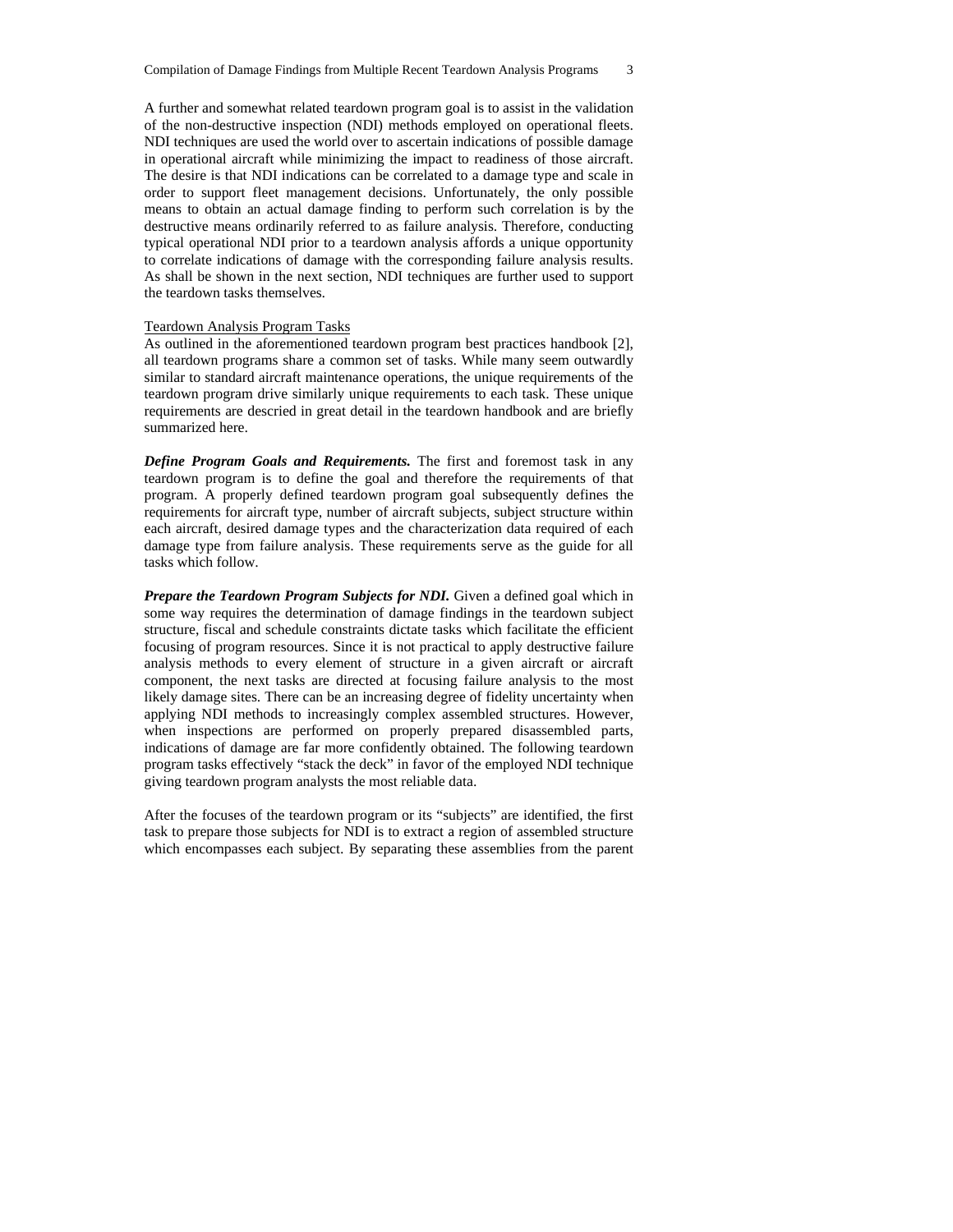structure, the probability of inducing additional damage to the subjects is minimized. The assembled structure is then disassembled by precisions means which further prevents inducing damage, particularly to the fastener holes, as a result of the disassembly process. Disassembly in support of teardown differs somewhat from that of normal maintenance operations. While it might not be desirable to damage a fastener hole during maintenance operations it is also common practice to oversize and refinish the hole during reassembly. Therefore minor damage induced during maintenance disassembly might easily, and rightly so, be considered inconsequential. On the other hand, any damage induced during teardown disassembly is wholly unacceptable as such damage may at worst destroy desired damage data and at the least result in needless analysis of the NDI indication which might result from the induced damage.

After the assembled structure is fully separated into component parts, all coatings must be removed. Cleaning the metallic surfaces of all coatings not only enhances probability of damage indications detection for most NDI techniques, it is required for techniques such as florescent penetrant inspection (FPI). Here too, coating removal in support of teardown differs from that done in support of maintenance. Aircraft structure is commonly stripped of coatings to aid depot maintenance and inspections. At the completion of the depot maintenance program the structure is repainted. A minor etching of a metal part surface prior to painting is not necessarily detrimental and indeed is frequently highly desirable to enhance the quality of the repaint operation. In a teardown, however, any removal of the part surface risks the loss of critical program failure analysis data. A surface etch which removes only a few microns can destroy damage nucleating features, fatigue crack striations and further limit the complete characterization of damage. Like all teardown program tasks the level of sensitivity to surface damage depends upon the damage characterization goals of the teardown program.

*Nondestructively Inspect Subject Parts.* Depending upon the program requirements each teardown subject may be inspected by a variety of NDI techniques. Ordinarily the first techniques applied are visual in nature. The visual techniques range from a macroscopic un-aided eye inspection to various techniques designed to enhance visual detection such as magnified visual, FPI and magnetic penetrant inspection (MPI). Requirements to find small scale damage usually drives program NDI requirements to employ eddy current and even various ultrasonic techniques. NDI data are derived from either the exposed surface features or electronic signals which may indicate damage or other anomalies in the inspected regions.

*Failure Analysis.* All NDI indications are potential sites of damage which may be of interest to the aircraft maintainers and fleet managers and more importantly satisfy the program requirements. Accordingly, each site is considered a possible candidate for failure analysis evaluation. The first objective of failure analysis is to determine the root cause of the NDI indication. If the cause is from damage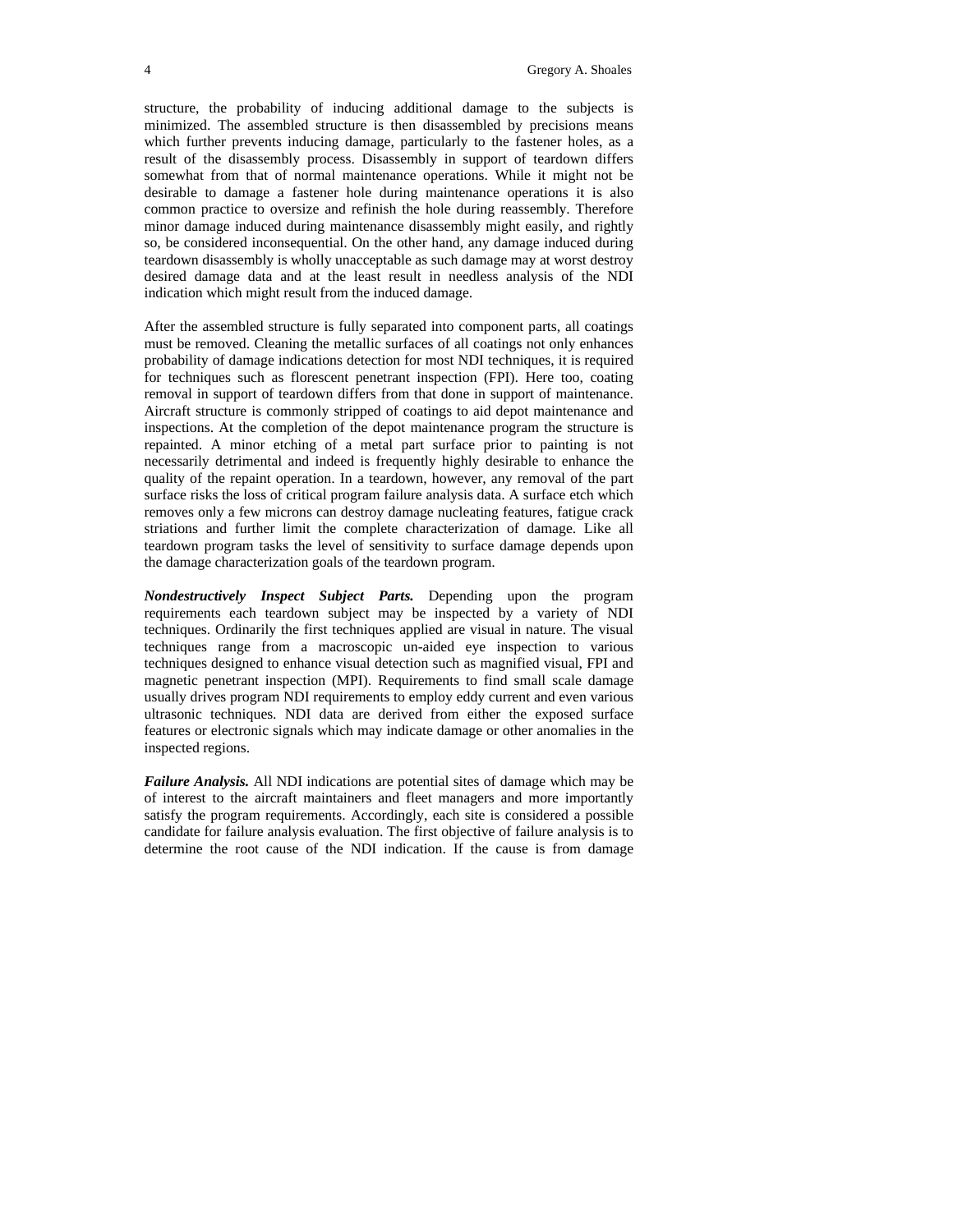morphology which is of interest to the program goal then the remaining failure analysis objective is to fully characterize the damage. It follows that such characterization includes all parameters required by the program goal.

# OVERVIEW OF SUBJECT AIRCRAFT CATAGORIES

 In ICAF 2007 a summary of results from the C-130 teardown program was presented by this author. The present work addresses the culmination of all failure analysis findings from eight subject aircraft. In all, the teardown programs conducted on these eight aircraft resulted in 711 failure analysis investigations. These aircraft may be described by three categories and as such shall be referenced to these categories as their data is presented. After the description of each category the goal or focus of each teardown program within that category is also presented. This program focus is presented to help better understand the data presented herein.

#### Aircraft A: Small trainer/attack class aircraft.

Teardown programs conducted on this category of aircraft evaluated multiple wing sets in complete detail. The subjects of these programs included all structural elements of the wing and wing to fuselage attach structure. Additional programs were conducted which focused on all structural elements which, by fleet management practices, were considered fatigue critical. All aircraft evaluated had reached the end of their service life. CAStLE performed all failure analysis for these programs.

# Aircraft B: Medium scale transport aircraft.

Teardown activities conducted on this category of aircraft focused on the center wing structure. This category included a single aircraft type. The center wing structure is considered the most critical structural element of this aircraft type and is the primary element used to determine aircraft life. While not established at program inception, according to operational limits (in equivalent flight hours) set by fleet management during the teardown program's execution, this center wing had exceeded its allowable life. CAStLE had oversight on all failure analysis for this program and performed 75% of all analyses.

#### Aircraft C: Large scale transport aircraft.

This category also included a single aircraft type. The primary focus of this teardown program was fatigue critical structure throughout the aircraft. While some corrosion damage was characterized, the damage morphology of greatest interest to the program was fatigue cracking. This aircraft was one of the first production aircraft of its type and had been retired by the using command. CAStLE performed 55 failure analyses for this program.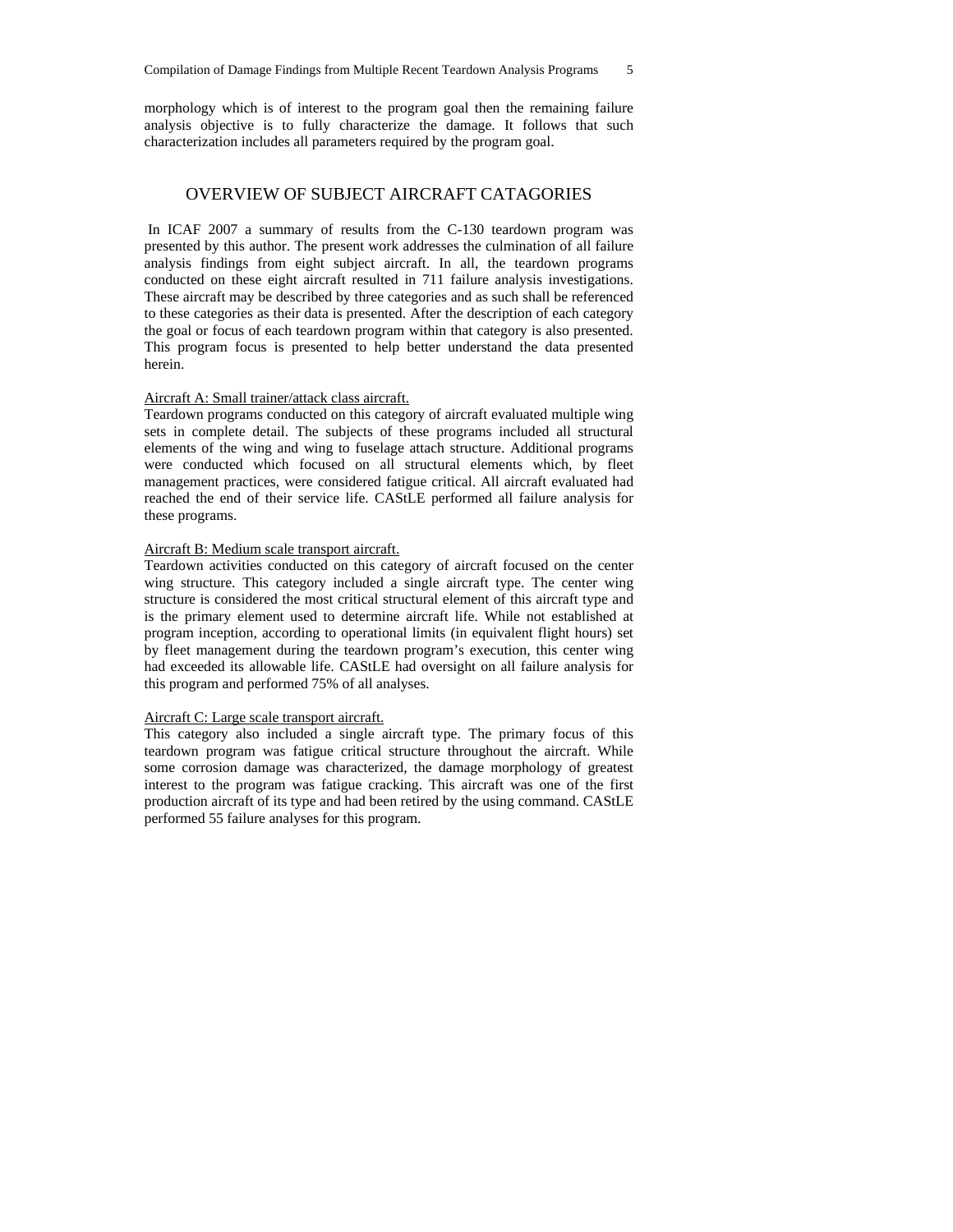# FAILURE ANALYSIS FINDINGS

These data shall be presented as a grouped summary of the failure analysis from all subject programs. Where appropriate, each data set shall also be presented by aircraft, damage, or other relevant category.

## Damage Finding Type and Correlation to NDI Indications

As previously stated, the first goal of failure analysis is to determine the cause of a given NDI indication. Whereas failure analysis is a time consuming and relatively costly portion of any teardown program, assignment of an NDI indication to failure analysis is usually preceded by an analysis of the NDI indication data. Accordingly, the NDI indications which are referred to in depth analysis by failure analysis methods are generally those which have the highest confidence of coinciding with actual damage. Depending on the schedule and fiscal resources available, each program discussed in this work employed some system to evaluate and prioritize NDI indications for failure analysis. For example, NDI indications of surface anomalies should be further examined under high magnification before forwarding them to failure analysis. This step helps to differentiate between defects such as surface-breaking cracks which are of keen interest to aircraft managers and the more superficial defects such as light surface scratches which would be of less interest to the same group. Similarly, NDI indication from eddy current techniques are most useful if the strength of the signal is captured with the indication data. A common metric here is, after the eddy current device has been calibrated to a relevant standard, to record the strength of a given indication relative to this standard. This relative measurement is reported as a percentage of full screen height or %FSH. Prioritization systems may then give first priority to indication with higher %FSH. Conversely, eddy current indications less than 20-30% FSH are usually not evaluated further.

It follows from the preceding discussion that a first priority examination of failure analysis data might be to evaluate the findings relative to the NDI indications that led to the failure analysis requirement being levied. Performing such an analysis allows the investigator to assess the criteria used to evaluate and prioritize NDI indications. All failure analysis findings presented here were the result of a NDI indication prioritization scheme whose goal was the evaluation of the most likely sites of relevant damage.

The first comparison between findings and NDI indications is qualitative and shows the overall damage finding types resulting from all 711 failure analysis evaluations. Figure 1 shows the number of findings in each type while Figure 2 shows the same information but broken out by teardown program aircraft category. As is evident in both figures, despite careful consideration of NDI indication data during the prioritization phase, no damage was found at just over 100 indication sites. In all cases of a "no damage" finding, the CAStLE failure analysis practices [7] ensured that there was no damage larger than 0.5 mm at the indication site.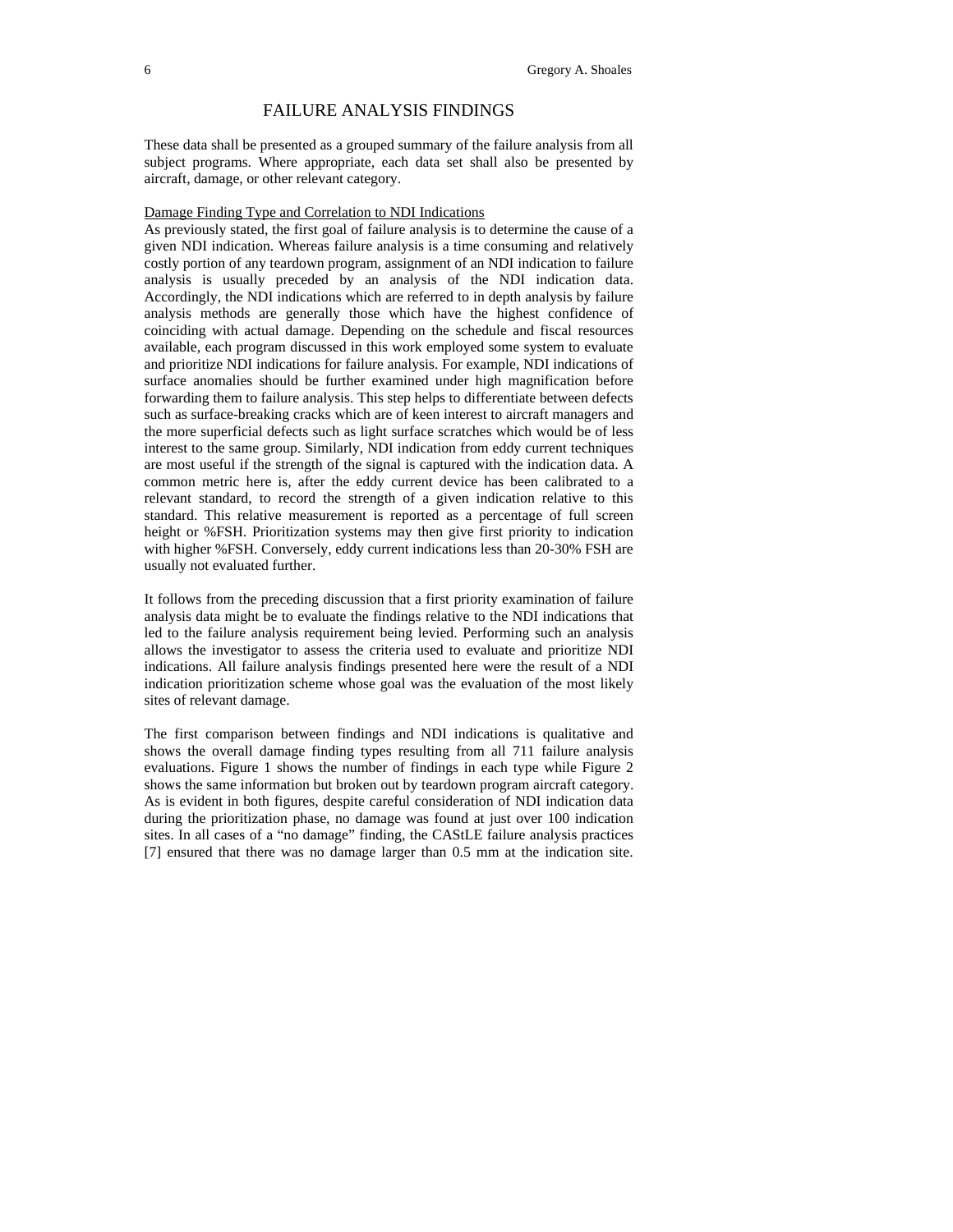These practices have been further documented in a failure analysis protocol for the C/KC-135 teardown program [8]. The development and validation of all C/KC-135 teardown program protocols have been previously presented elsewhere [9]. Referencing the damage types listed in these figures it is useful to distinguish between findings from operational usage damage and findings which are not related to operational usage. In the later case, strong NDI indications often result from mechanical damage such as deep gouges in the bore of a fastener hole. Even if a mechanical gouge is confirmed through the initial visual examination of failure analysis the investigation must be completed in depth. The reasoning here is that this sort of damage can serve form a highly localized stress concentration and in fact is often analyzed as part of the initial discontinuity state or IDS [10]. A further example of a non-operational usage related finding is a material defect. The four material defects findings shown in Figure 1 are from either material processing pores or interstitial particles which were aligned in the radial hole bore direction thus mimicking a pattern followed by a crack. The last non-operational damage type applies to a damage finding which, after analysis, was determined to have been caused by loads not related to normal aircraft usage. Most of this damage type was from the two category A aircraft which had sustained damage while in storage and prior to being selected for the teardown analysis program.

While a detailed analysis of each finding is presented in the applicable teardown program report, a brief explanation of those damage types classified as resulting from usage is warranted. The "bore corrosion" type refers to corrosion pitting which was found on the bore of a fastener hole. This type of damage was of keen interest to several programs and as such has been separated from other surface corrosion. The "IGC" type is intergranular corrosion. This is distinguished from the "exfoliation" finding category where the IGC progressed in a laminar fashion such that layers of material exfoliated. In-plane cracks again represented a unique type found throughout the category A aircraft programs and were observed in the parts originating from the bore walls and propagating parallel to the part surface. However, due to their extremely small size, opening was not practical. Therefore, specific damage mechanisms could be positively identified for these cracks. To be conservative, findings which could not be positively associated with any damage mechanism and therefore listed as "unknown" were considered to be from operational usage. Corrosion-fatigue, stress corrosion cracking (SCC), fatigue and overstress follow accepted definitions of those damage types [11].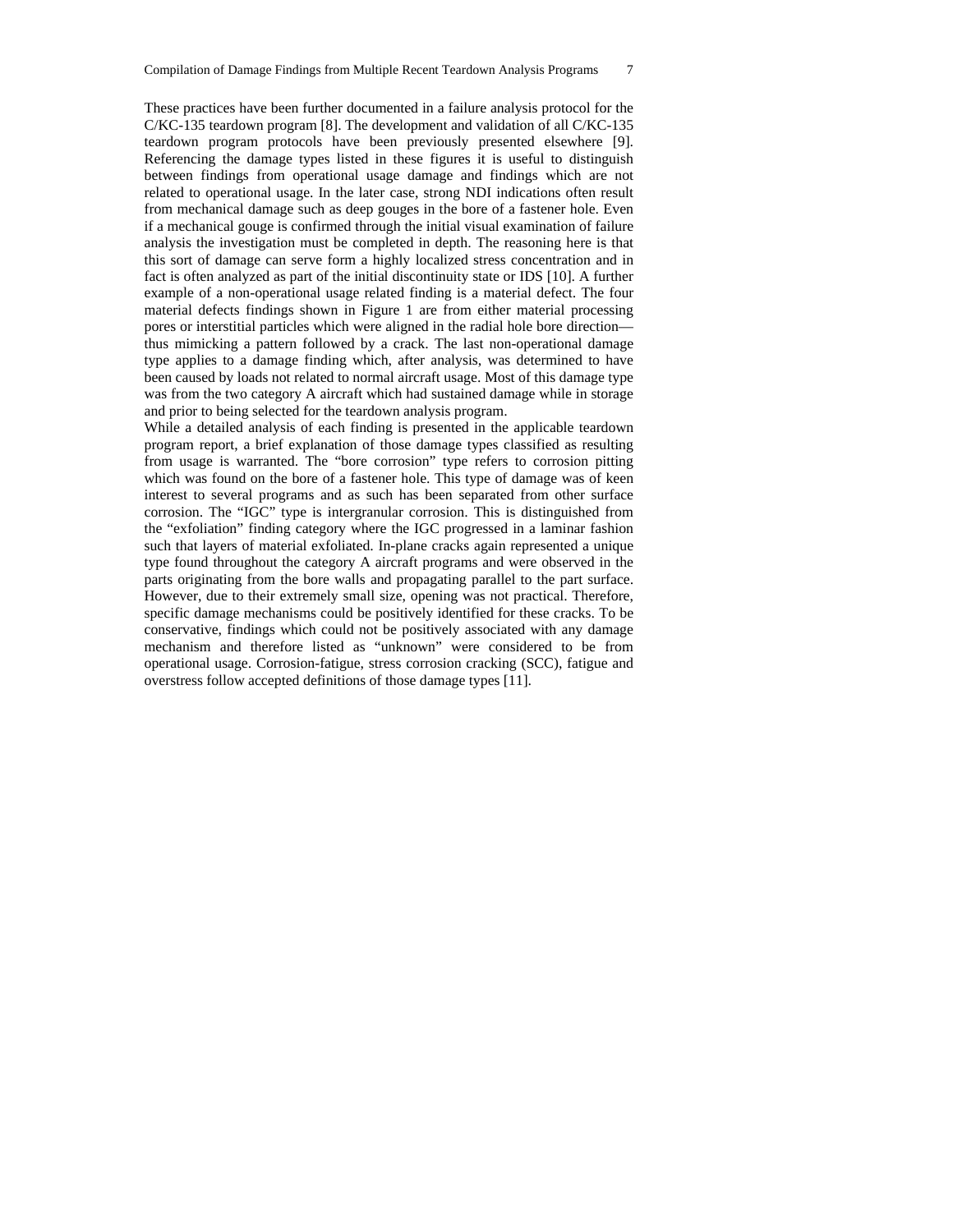

**Figure 1: Damage finding types for all teardown analysis programs.** 

For clarity of presentation the finding types shown in Figure 1 have been group according to their source for Figure 2. All corrosion mechanisms are therefore grouped under the "environmental" damage source. As given in Figure 1, these include bore corrosion, corrosion, exfoliation and IGC. Damage which stems from environmental factors but also has a stress component includes in-plane cracks and SCC. Damage types from stress alone include fatigue and overstress. The nonoperational sources include the previously described non-operational damage along with mechanical damage. Failing any definitive source, the unknown damage type is retained separately in Figure 2.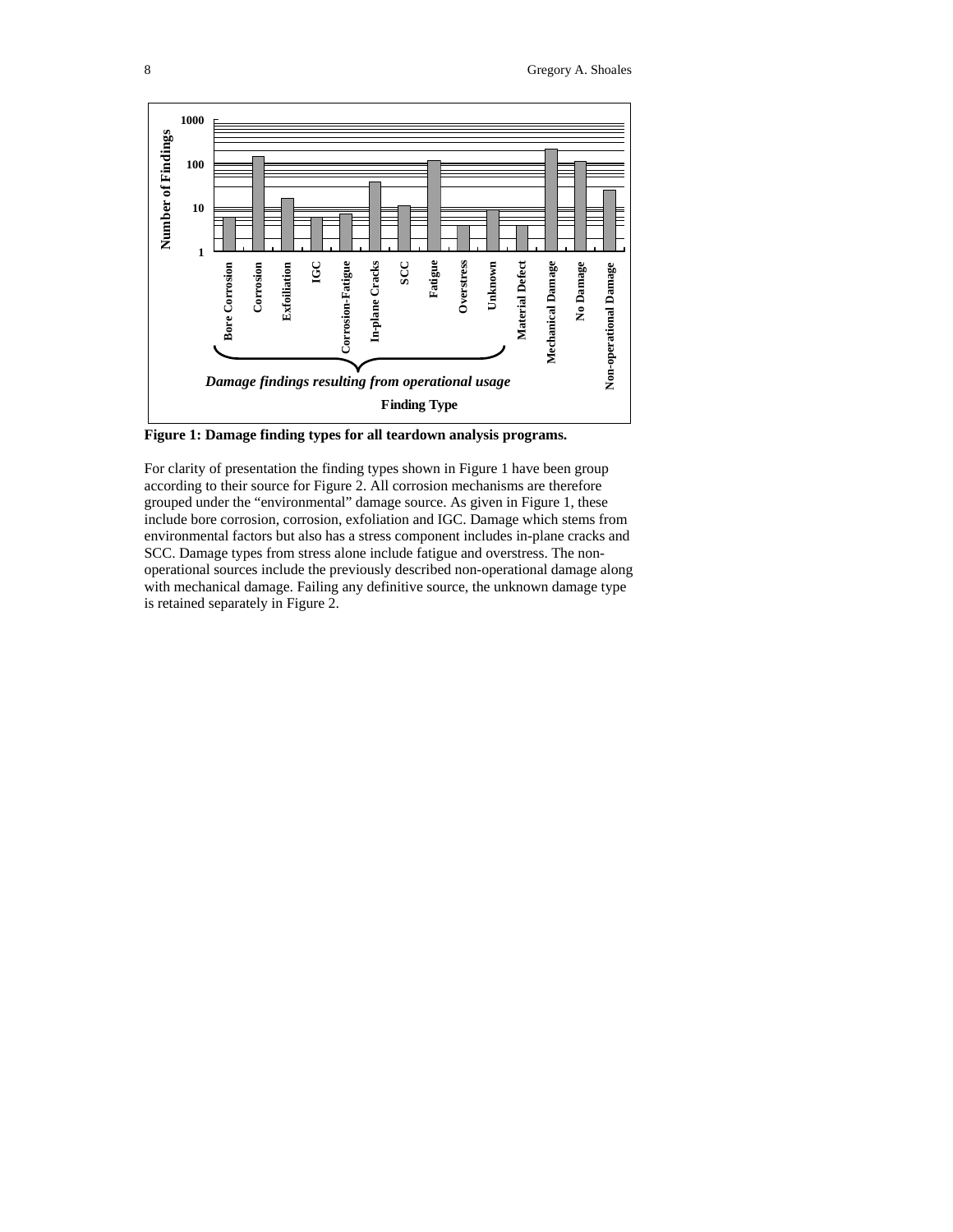

**Figure 2: Damage finding types for all teardown programs broken out by aircraft category.** 

The next comparison between findings and NDI indications is quantitative. In this comparison the data set is limited to fatigue cracks which were found at the site of eddy current indications. Figure 3 shows maximum damage dimension compared to eddy current %FSH. For this comparison the maximum dimension of the confirmed fatigue crack, either in the thickness direction or the radial direction, is taken as the maximum damage dimension. As is evident from this figure, the strongest indication (highest %FSH) does not necessarily directly correlate to largest damage dimension. As may be expected however, the largest number of confirmed cracks occur with stronger (higher %FSH) eddy current signal. Although it is a somewhat weak correlation in the mid %FSH range, this graph shows a trend of confirmed crack size decreasing with decreasing %FSH. The category B aircraft teardown programs used 20% FSH as the prioritization cut-off. Even so, only one crack of less than 0.4 mm was confirmed below 30% FSH.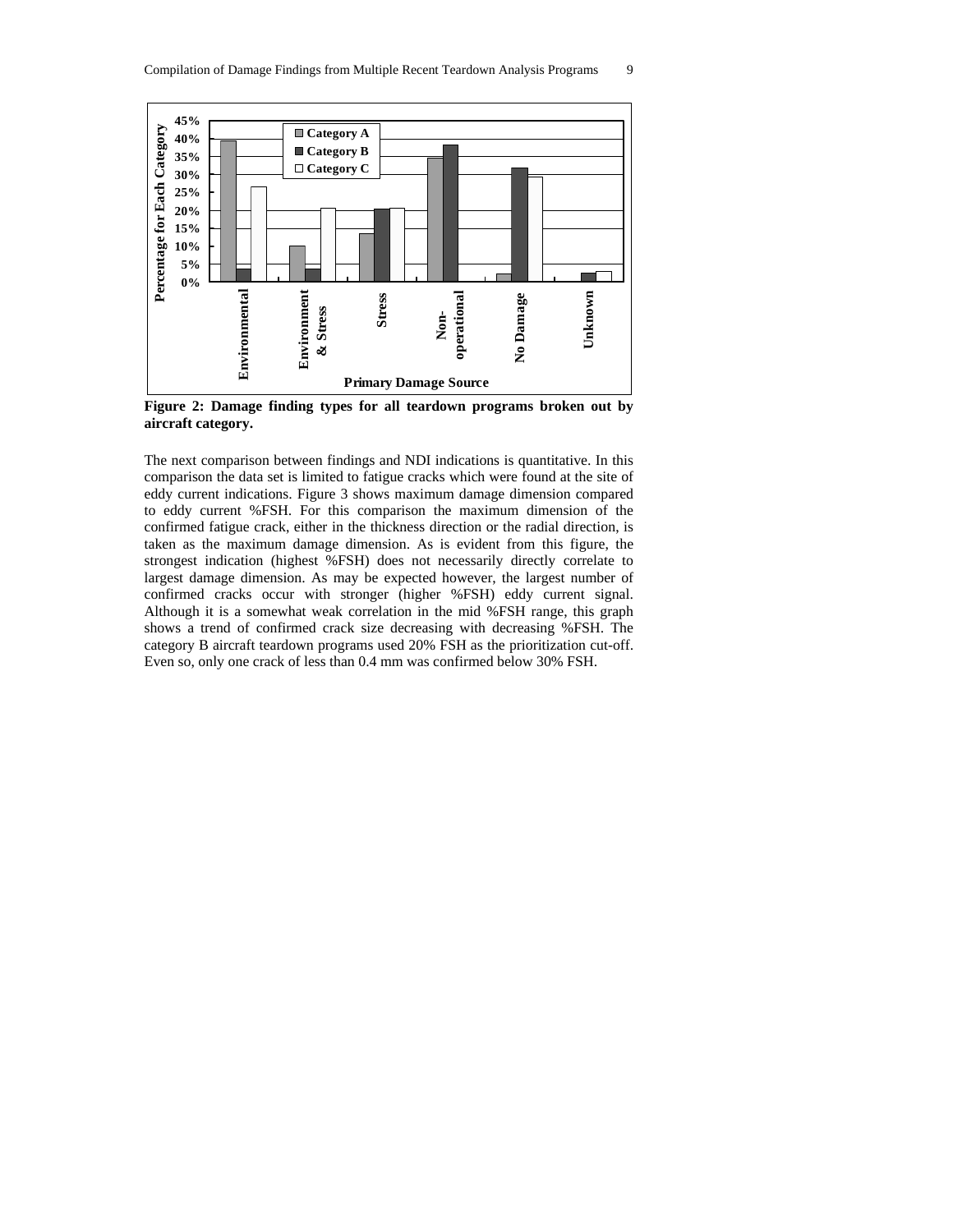

**Figure 3: Maximum fatigue crack damage dimensions as a function of eddy current indication in %FSH.** 

#### Damage Scale

In the previous comparison the maximum fatigue crack dimension found during failure analyses evaluation was compared with the strength of the eddy current indication which led to that evaluation. It follows that this comparison was only made for those findings which could be correlated to eddy current NDI indication locations for which corresponding %FSH data was available. The data presented in this section is also the maximum damage scale but includes all findings of operational usage crack damage regardless of the available NDI indication data. As in the previous comparisons the maximum dimension determined during the damage evaluation is used in the presentations which follow. Figure 4 presents a histogram of the maximum damage dimension for all damage which was judged to be the result of operational usage, either environmental or stress, from all teardown programs. Figure 5 presents the same data broken out by the same damage source categories used in Figure 2. Lastly, Figure 6 presents these data separated out by aircraft category (A, B or C).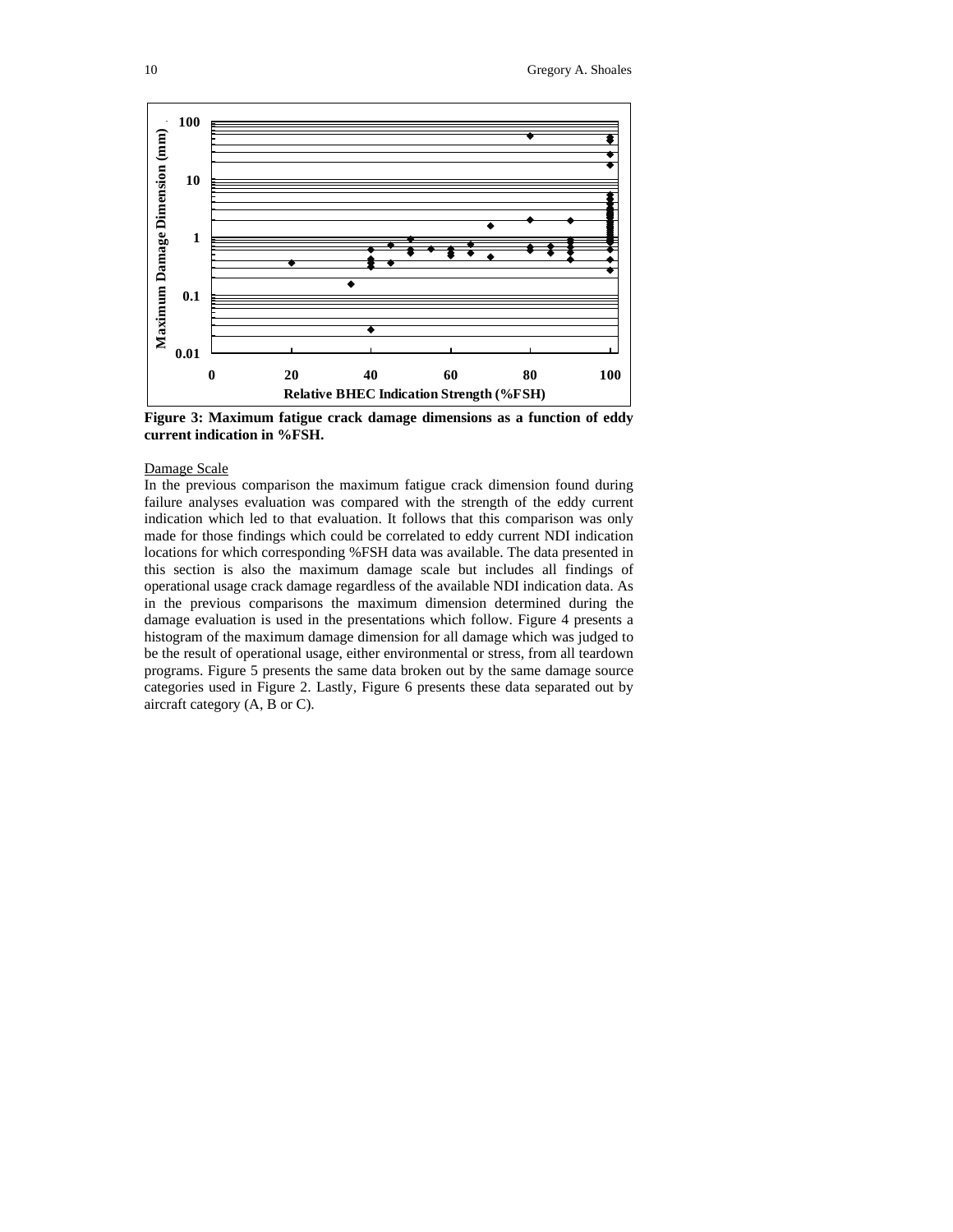

**Figure 4: Histogram of the maximum damage dimension for all operational usage crack damage characterized in the subject teardown programs.** 



**Figure 5: Histogram of maximum damage dimension for all operational usage damage cracks characterized in the subject teardown programs broken out by primary damage source.**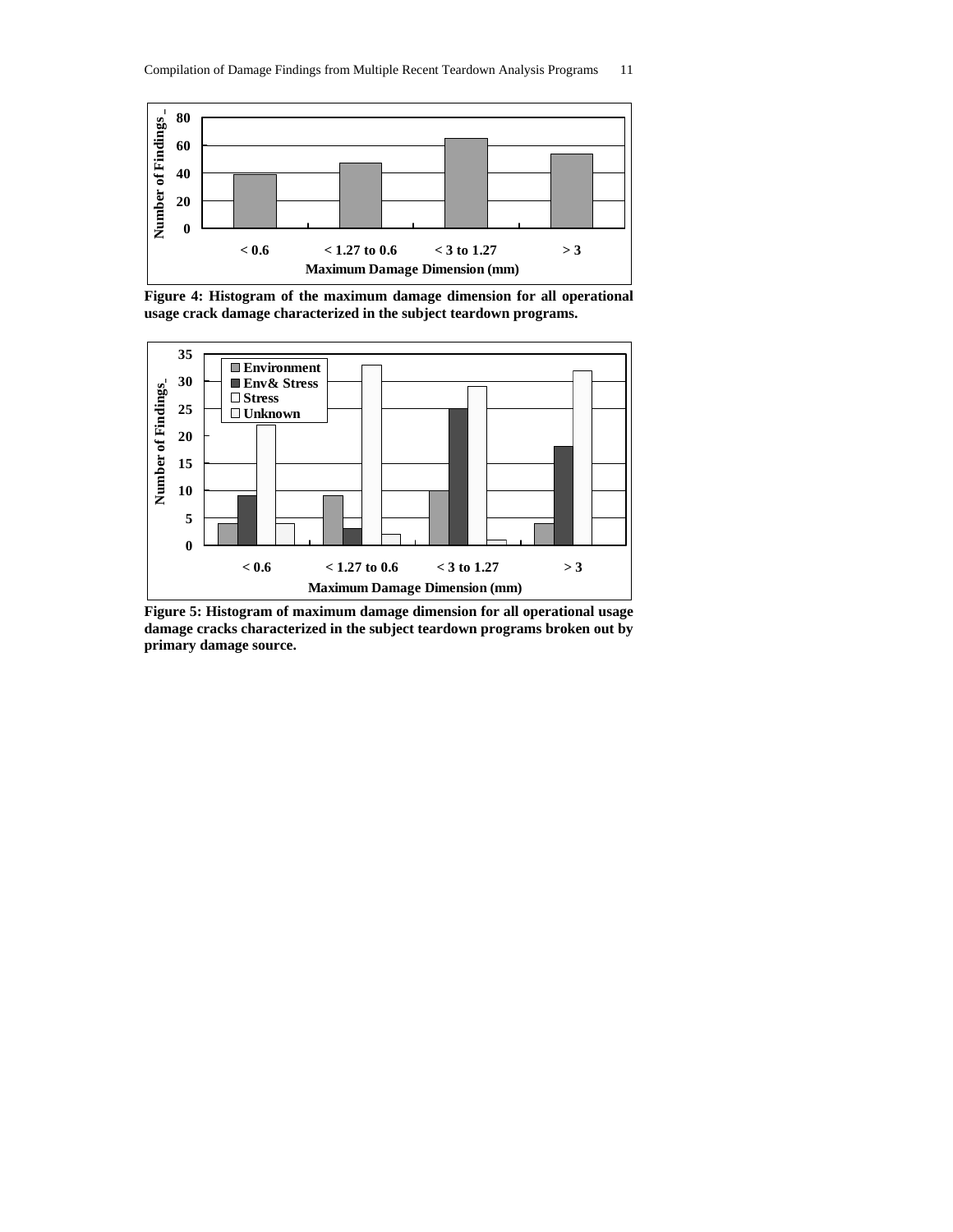

**Figure 6: Histogram of maximum damage dimension for all operational usage damage cracks characterized in the subject teardown programs broken out by aircraft category.** 

The preceding 3 figures highlights how little damage was found in any of eight retired aircraft which exceeds the 1.27 mm flaw size used in most damage tolerance analysis. Of 711 findings, 119 (less than 17%) are operational damage with a dimension of 1.27 mm or greater. Referencing Figure 5, damage due to stress dominates the findings of all aircraft while damage which combines the affect of stress and environment were found at the higher end of the dimension range.

A further presentation of findings focuses on regions of surface corrosion damage. The characteristic from such damage which are normally of greatest interest to fleet managers is the amount of material lost. The surface corrosion damage data from all teardowns are summarized in the scatter diagram of Figure 7. Each data point plotted in this diagram represents a single evaluated site of surface corrosion. The maximum thickness lost expressed in percentage of thickness of the affected part is plotted against the total surface area of the site evaluated.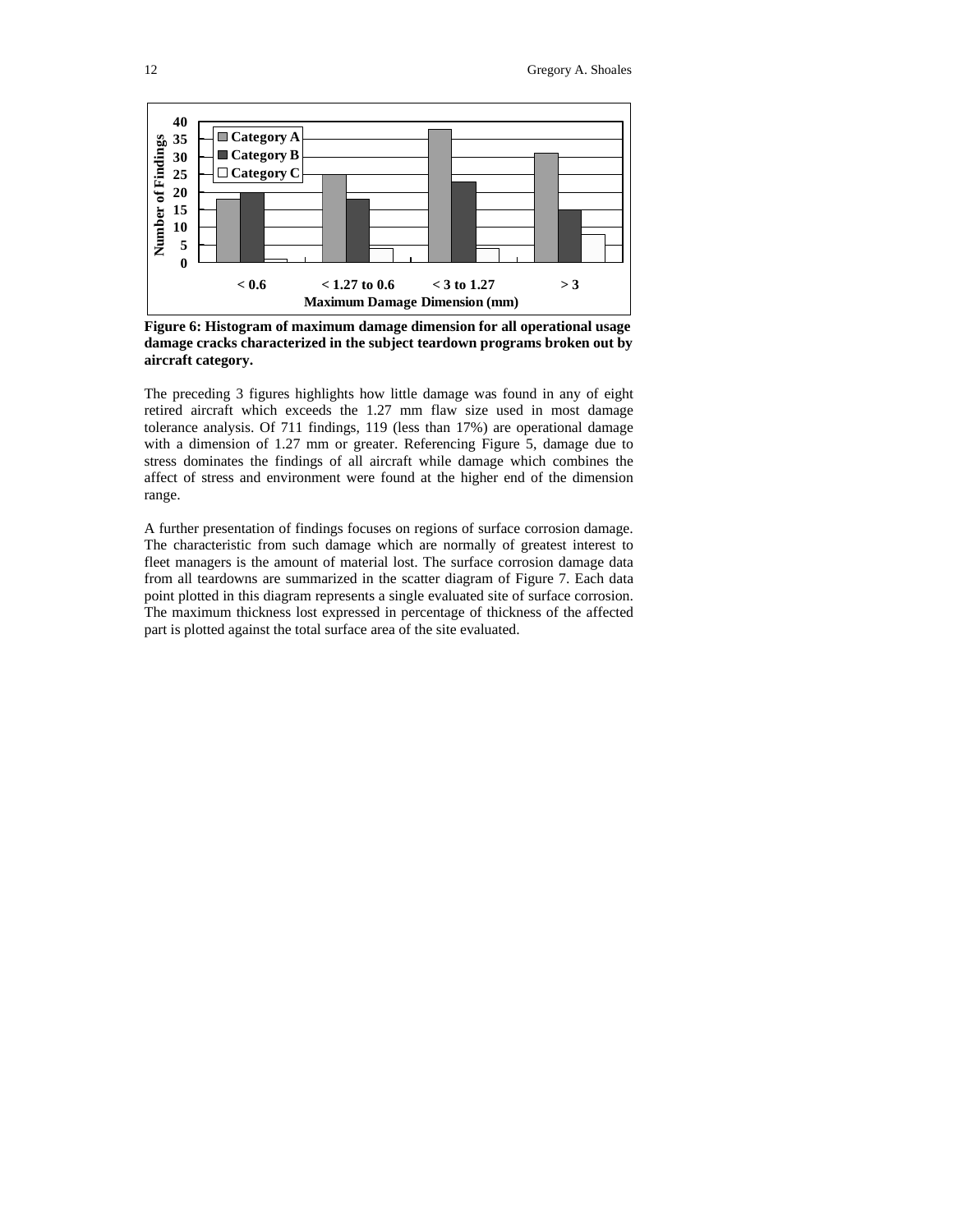

**Figure 7: Percentage of maximum part thickness lost due to surface corrosion damage plotted against the total surface area affected at the evaluated site.** 

#### Damage Initiation Features

Also of keen interest to the aircraft sustainment engineers and researchers is the feature or features which initiate the damage mechanism. While fractographic analysis of laboratory specimens to identify such characteristics may be somewhat routine, obtaining such data from operationally damaged surfaces is frequently problematic. For example, fatigue cracks which occur in service may be subject to compressive stresses which can smear and otherwise damage the fracture surface. Sufficient damage to the fracture surface can cause a loss of damage morphology data such as the identification and measurement of the initiation feature. The fracture surface of an open crack may also be damaged by corrosion—resulting in deposition of corrosion product and loss of the substrate material. While proven methods exist to remove corrosion product from the facture surface without damaging that surface [8], substrate material lost due to in-service corrosion causes a corresponding loss of all data contained on that portion of the fracture surface. Even so, every effort was made to measure the region of damage initiation and identify the feature(s) within that zone. The damage initiation zone is defined as the region between the smallest resolvable fatigue striation and the specimen edges. Observed corrosion pits or other features within this zone were recorded as such. The authors recognize that within this damage initiation zone, as defined, there could be very slow fatigue crack growth but no visible fatigue striations. Table I presents a summary of all identified damage initiation features from all three teardown aircraft categories. Measured dimension distribution parameters for each damage initiation zone and the percentage of initiation zones located on part joining or faying surface are also given in this table.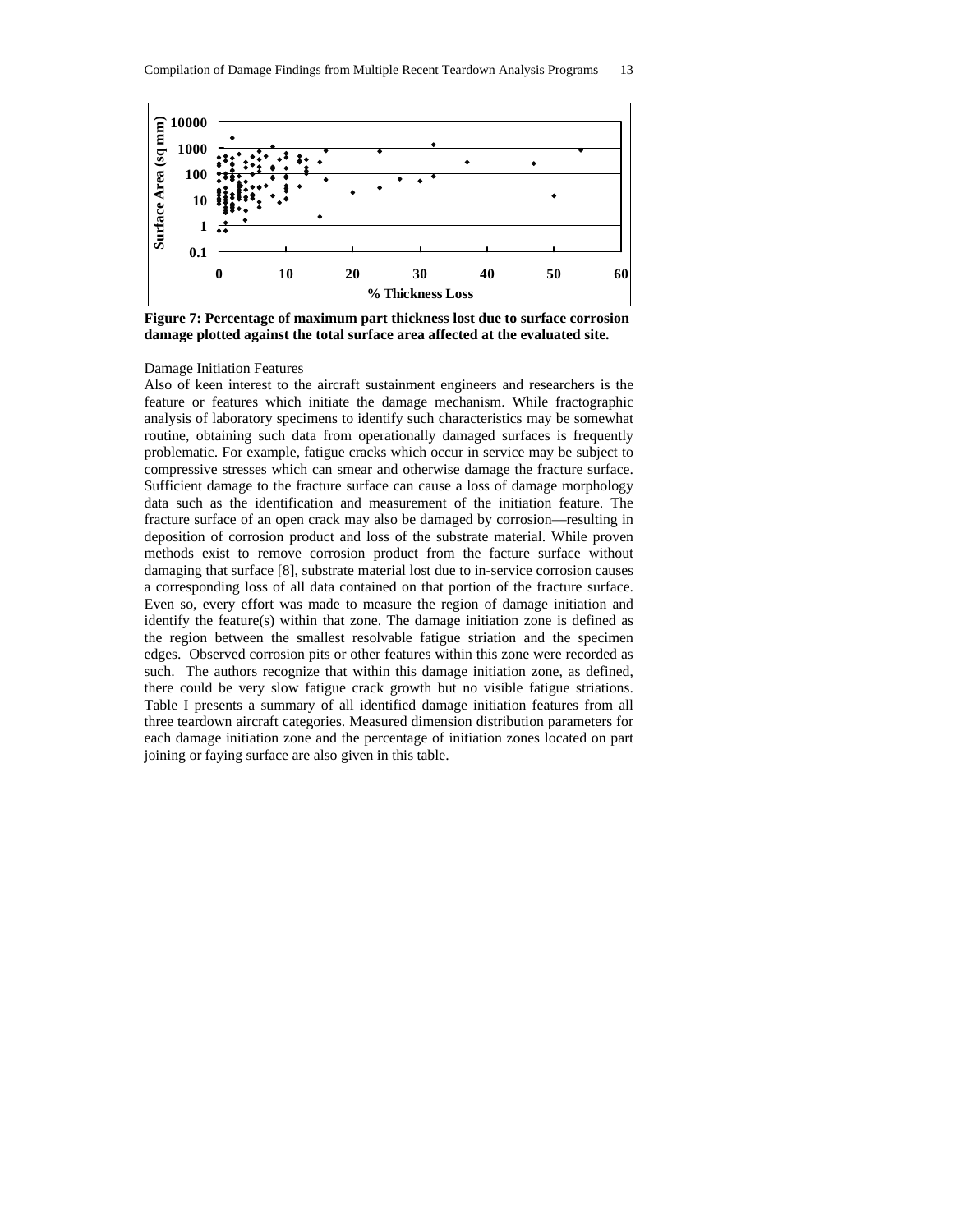|                                                         |               | Dimensions (mm) |                        |       |  |  |  |  |  |
|---------------------------------------------------------|---------------|-----------------|------------------------|-------|--|--|--|--|--|
| <b>Initiation Feature</b>                               | $\frac{6}{9}$ | <b>Minimum</b>  | <b>Maximum</b> Average |       |  |  |  |  |  |
| <b>Corrosion Pit</b>                                    | 80%           | 0.022           | 0.624                  | 0.135 |  |  |  |  |  |
| <b>Mechanical Damage</b>                                | 20%           | 0.040           | 0.326                  | 0.156 |  |  |  |  |  |
|                                                         |               |                 |                        |       |  |  |  |  |  |
| <b>Percentage of Initiation Sites on Faying Surface</b> |               |                 |                        |       |  |  |  |  |  |
|                                                         |               |                 |                        |       |  |  |  |  |  |

**Table I: Summary of all identifiable damage initiation features, initiation zone dimension distribution parameters and faying surface location percentage of these zones.** 

The study of damage initiating feature is also relevant to structural teardowns in that it in part drives the requirement to evaluate sites where nothing can be identified but mechanical damage. As discussed previously, mechanical damage such as drill marks, gouges and deep scratches potentially represent stress concentration features. A long held view is that such stress risers will nucleate fatigue cracking and other continuing damage mechanisms. Mechanical damage indications are therefore frequently prioritized for failure analysis to ascertain whether further damage exists. While Table 1 indicates that 20% (a total of 15) of all identifiable initiations sites were from mechanical damage it is worth recollecting that 216 of findings of 711 total (or 30%) evaluations were mechanical damage which did not nucleate any continuing damage. Figure 8 illustrates the distribution of initiation feature size along with the number of occurrences of each. As shown here, mechanical damage features were found only within the lower size range of the corrosion pits feature.



**Figure 8: Distributions of measured initiation features by feature type.** 

#### Damage Location and Proximity to Other Damage

The last presentation of teardown findings to be made concerns the location of damage. The first area of interest is the component type where relevant damage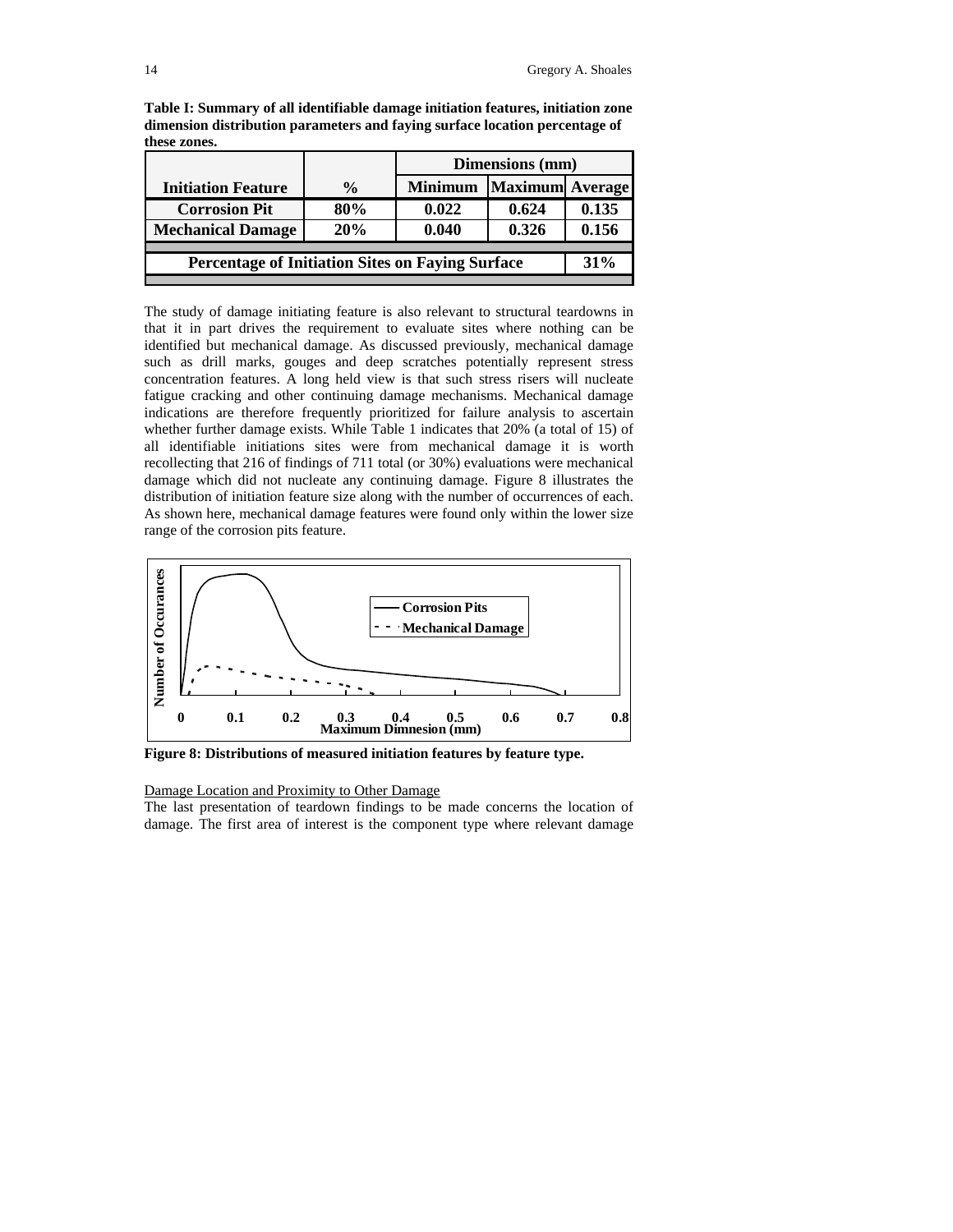was found. The next area of concern is the accumulation of damage in close proximity to other damage.

*Damaged component.* For the purposes of this work the structural components are divided into five categories. Those are skin, skin stiffeners, rib cap, spar cap and fitting. Skins webs are simply the planar parts which generally cover the outer surfaces of an aircraft but also included webs. Stiffeners are linear elements which are mechanically fastened to skins and serve to increase their stiffness. Caps and fittings on the other hand are typically components of three dimensions which serve the function of transferring load, often times between multiple elements. A summary of damage types broken out by component category is given in Table II. Fatigue cracking seems to be slightly more prevalent in skin and spar caps but is otherwise evenly distributed. There is a predominance of corrosion findings in spar caps. This result was predominately from extensive spar corrosion found in the category A aircraft. The in-plane cracks were exclusive to the category A aircraft and were thought to be in part due to a somewhat unique material specification in that structure.

| $\frac{1}{2}$<br>Component | Corrosion | <b>Jorrosion</b><br>Fatigue | SCC          | In-Plane<br>Cracks | Fatigue | Overstress   | Unknown |
|----------------------------|-----------|-----------------------------|--------------|--------------------|---------|--------------|---------|
| <b>Type</b>                |           |                             |              |                    |         |              |         |
| Skin & Webs                | 3         |                             |              | 0                  |         | 0            |         |
| <b>Skin Stiffenner</b>     | 0         |                             | $\mathbf{0}$ | 0                  |         |              |         |
| <b>Rib Cap</b>             |           | 0                           | $\mathbf{0}$ |                    |         |              |         |
| <b>Spar Cap</b>            |           | 0                           |              |                    |         | $\mathbf{2}$ |         |
| <b>Fitting</b>             |           |                             |              |                    |         |              |         |

**Table II: Number of finding of a particular damage type broken out by structural component category.** 

*Proximity between damage findings.* When assessing structural risk, the proximity of damage to other damage, regardless of the size, frequently has equal emphasis as the damage morphology of individual findings. This emphasis was a result of concerns raised by fleet managers about widespread fatigue damage (WFD). WFD is characterized by the simultaneous presence of cracks at multiple structural details that are of sufficient size and density whereby the structure will no longer meet its damage tolerance requirements; for example, not maintaining required residual strength after partial structural failure [12]. Indications which, after evaluation reveal multiple fatigue cracks along a common wing station in a single wing panel are an example of multi-site damage (MSD). Similarly, multiple fatigue crack findings in common holes of joined structural elements are an example of multi-element damage (MED). WFD, MSD and MED are currently prime structural concerns in many aircraft fleets.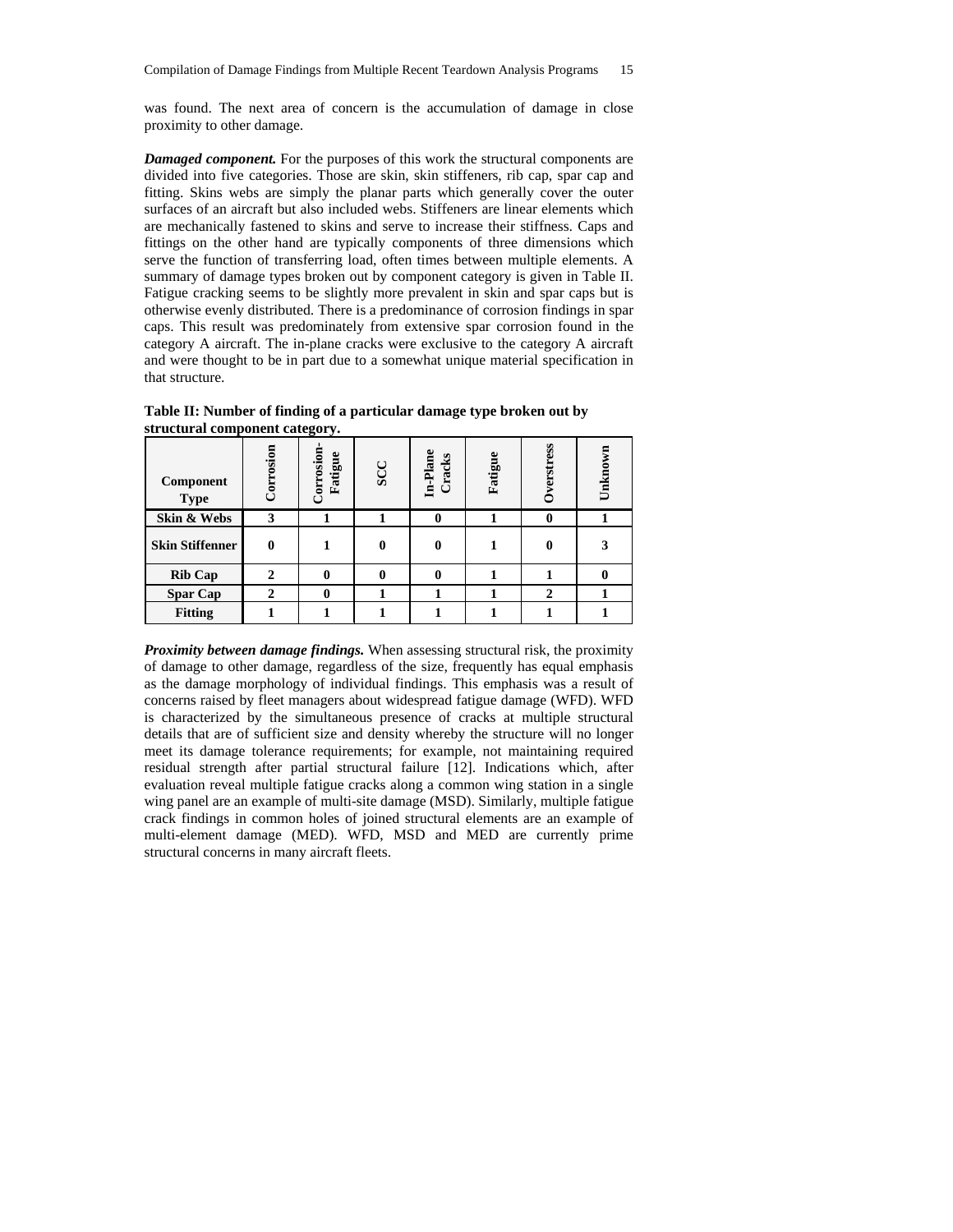It is for this reason that post teardown analysis must consider the proximity of damage finding locations. Given the wide variation of aircraft category scale and structural configurations this comparison is only useful between teardown findings from the same aircraft type. The lower center wing of teardown aircraft category B at the usage level of the subject aircraft was thought to be prone to widespread fatigue damage. Figure 9 illustrates the location of all damage findings after a complete inspection of that structure. Left and right side damage are distinguished by symbols. While the numeric scale has been omitted for release purposes, the vertical and horizontal scales are shown at the same relative size to one another. The damage grouping at the aft inboard location corresponds to the wing life tracking point used by most operators of this aircraft. The grouping along the entire outboard wing station represents the outboard attachment which is currently undergoing a redesign due to damage propensity in this location.



**Figure 9: Wing station (WS) and fuselage station (FS) location of all operational usage damage findings in the center wing of the category B aircraft teardown program.** 

The data in Figure 9 represents the findings from a single teardown aircraft. As with any attempt to represent a population (such as an aircraft fleet) with a sample (such as teardown aircraft) it is far more meaningful to combine the findings from multiple aircraft subjects. The wing damage findings from the six category A teardown aircraft are combined in Figure 10. Like Figure 9 this figure shows the locations of all operational usage damage findings but, due to the larger sample size, with arguably far more statistical significance. Here again, left and right side damage is distinguished by symbols and the vertical and horizontal scales are shown at the same relative size to one another. Clearly evident in this figure is the predominance of damage on both spars and the aft spar in particular. A concentration of damage at an approximately mid-span rib is also evident.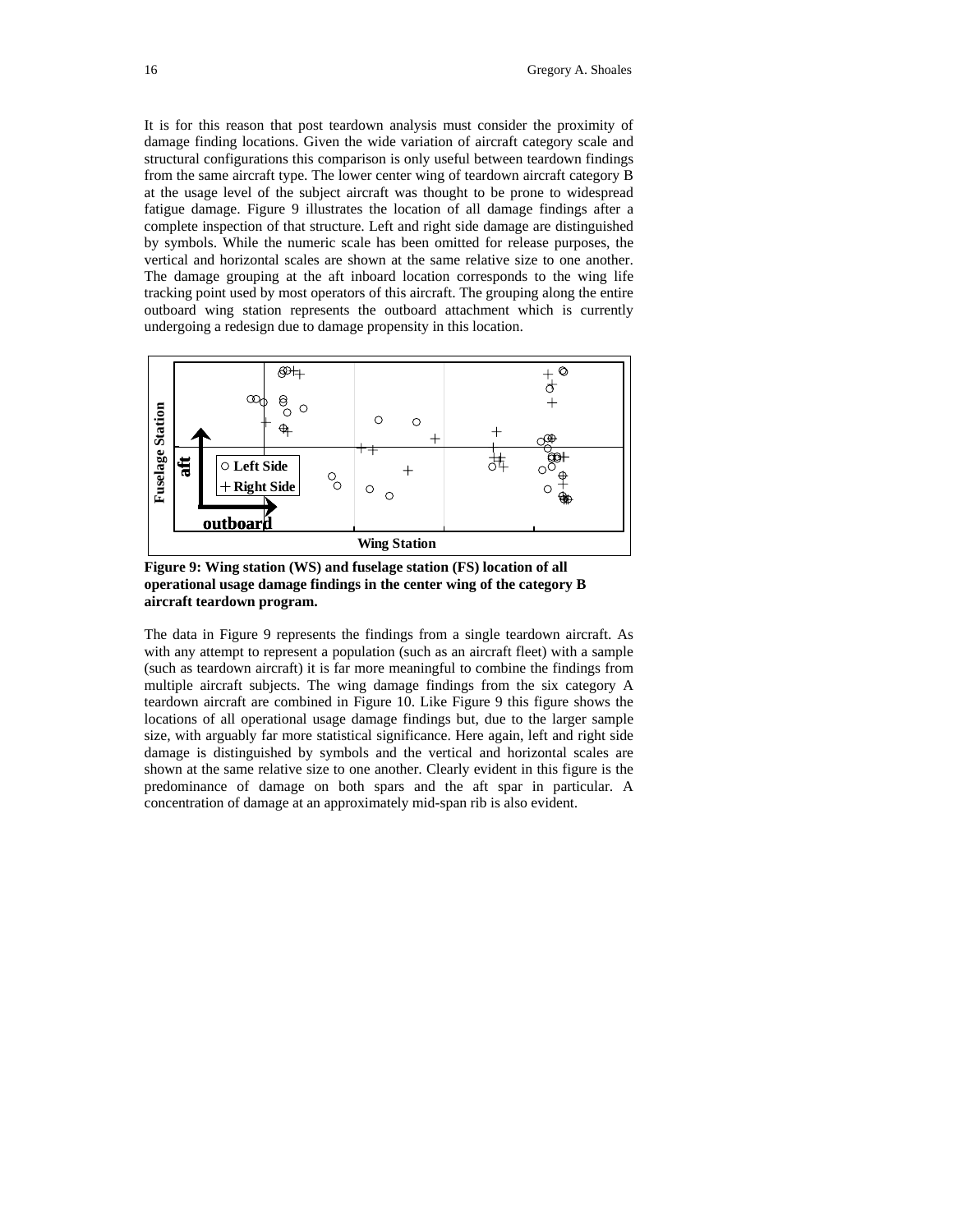

**Figure 10: Wing station (WS) and fuselage station (FS) location of all operational usage damage findings in the wing of all category A aircraft teardown programs.** 

Both of the preceding examples demonstrate how the morphology of individual damage findings must be considered in concert with the proximity to other damage.

# DISCUSSION AND CONCLUSIONS

The findings presented here represent the wide variety of damage morphologies that may be expected when conducting a teardown analysis program of aged aircraft structure. Given the specialized inspection of structure required by the goals of most teardown programs, the scale of damage findings should also be expected to be far smaller than can be detected by in service inspections. Even so, without careful application of NDI procedures teardown program resources may be unnecessarily taxed. Recalling Figure 2, the number of NDI indication failure analysis evaluations which resulted a "no damage" finding varied greatly by teardown aircraft category. The most obvious difference is the comparatively small percentage of these findings for the category A aircraft programs. This result is not entirely by coincidence. In fact, the large number of these findings in the earlier occurring category B and C aircraft teardown programs served as a lesson learned for future programs. NDI process improvements were published in 2008 by Air Force Research Laboratory [13]. A draft version of these new best practices were applied to the category A teardown programs. The benefit of reducing the number of needless evaluations and thus controlling program cost and schedule is made clear by this comparison. A further NDI observation comes from Figure 3. The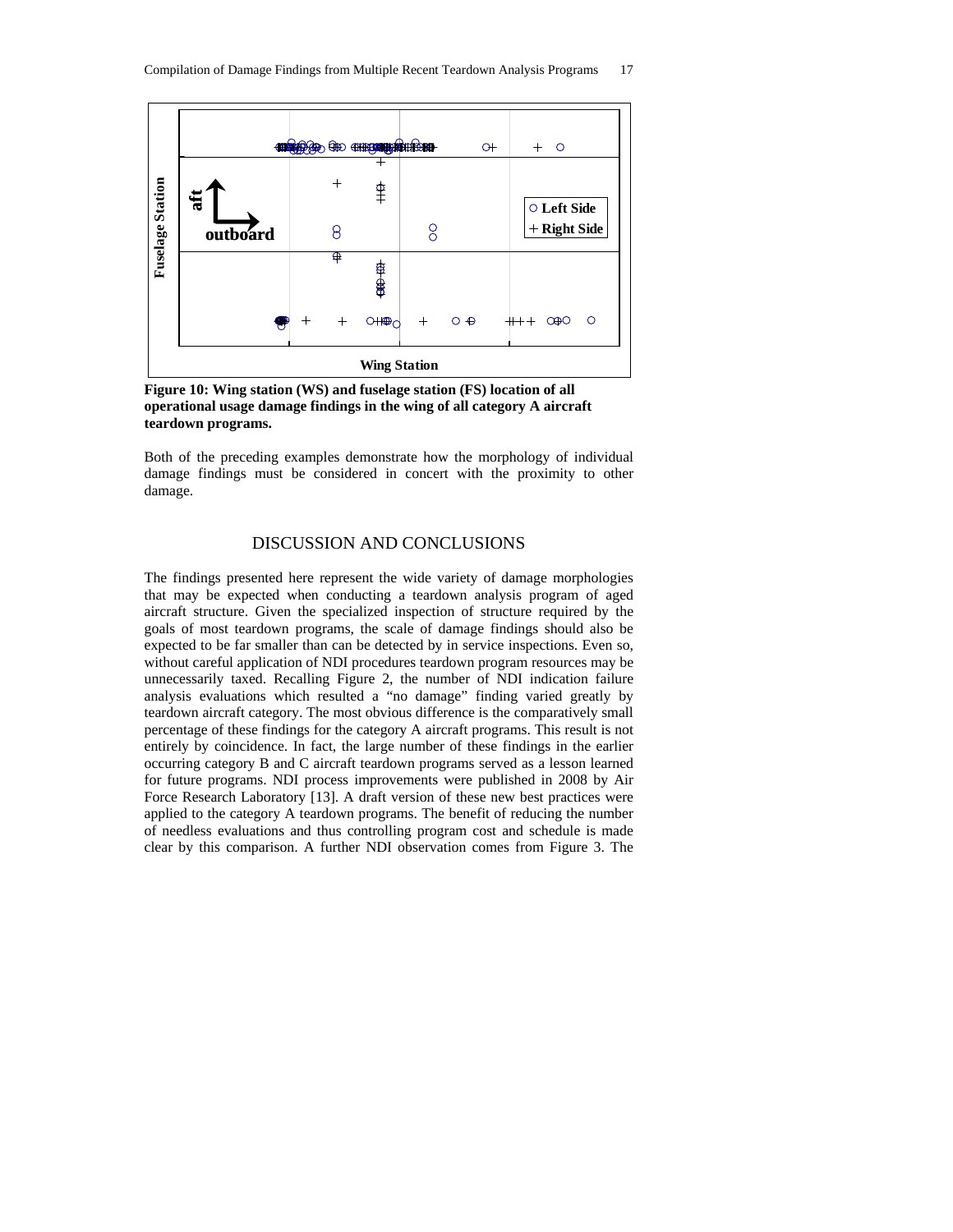maximum damage dimensions at each value of %FSH are directly proportional to %FSH. This result supports the practice defining some lower bound to these indications when prioritizing fro failure analysis. Caution is advised however, to carefully consider the program's damage fidelity requirements before defining an overly aggressive cut-off value just to save cost—lest valuable data may never be evaluated.

As already stated, the comparisons of damage scale presented in Figures 4-6 show how few findings from any of the eight programs even exceed the assumed damage tolerant flaw size (1.27 mm quarter circular corner crack at a hole). Also observable here is that stress is the primary source of damage. It may be thought that this conclusion is skewed by the fatigue damage emphasis on the category B and C aircraft programs. Failure analysis of the six category A aircraft however, accounted for 56% of all evaluations performed. If the aforementioned "no damage" findings are removed this number increases to 66%. Furthermore, despite the fatigue emphasis on the category C aircraft teardown, corrosion related damage findings accounted for 2/3 of all CAStLE evaluations.

The corrosion damage depiction of Figure 7 shows what appears to be a predominantly mild attack to the evaluated structure. This is based upon the fact that most repair manuals permit surface corrosion grind-out in excess of the depth shown. The permissible loss of material is indicative of design margins in the part sizing. If these sites were left unchecked the pitting corrosion could possibly be followed by more aggressive corrosion mechanisms such as exfoliation. Exfoliation could easily result in unacceptable levels of material loss. Such likelihood may not seem relevant in aircraft that had reached their service limit. The danger to safety comes from uninspectable corrosion sites in the presence of a more aggressive environment or an earlier onset to corrosion damage. All corrosion sites, regardless of size must be fully addressed by the fleet's corrosion prevention and control program. The most critical sites should be considered for additional inspections in the remaining fleet.

The next characteristics presented in this work were the sites of damage initiation and the identifiable features within them. The majority of initiation features observed as the source of damage are corrosion pits. Brooks Peeler, Honeycutt, and Prost-Domasky made this observation when forming their holistic life prediction models [14]. In their analysis they state that damage begins with corrosive pitting attacks at material discontinuities. This was the experience of some of the analysis performed in the subject teardowns. Many more of the pits formed when protective coatings broke down and permitted the contact of dissimilar metals. In one example the analysis revealed that a steel fastener had lost a portion of its cadmium coating, either in service or during an aggressive installation process, allowing contact with the aluminum part. In some installations these fasteners are further protected by installing them with sealant, commonly referred to as a "wet" installation. Analysis of these installations where pitting corrosion formed anyway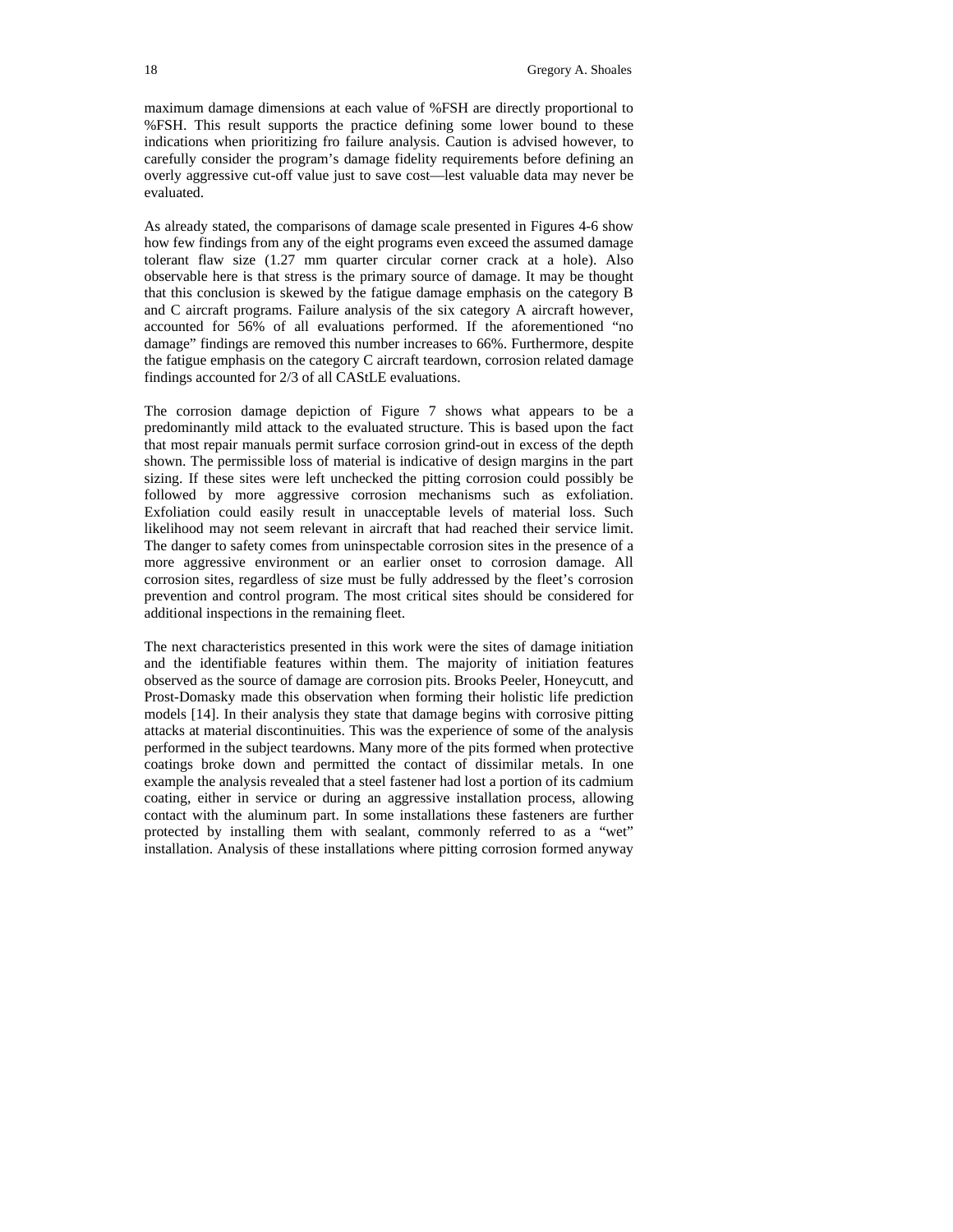revealed that the sealant had become brittle with age and subsequent cracking permitted the pitting corrosion to take place. A further example is where the failure analysis showed evidence that a part edge was machined, most likely to accommodate installation, thus eliminating the protective aluminum clad layer (Alclad). Whatever the source, a discontinuity system was established and corrosion pits formed on the part surface. After pits form the next phase in their proposed holistic life modeling is that cyclic loading at the corrosion pits results in fatigue crack nucleation and growth. This observation is also consistent with the findings presented in this work. Of all corrosion pits identified as the source of damage, 78% led to continuing damage by fatigue mechanisms. Furthermore, of the mechanical damage features identified in initiation sites, 93% led to fatigue damage mechanisms. In the previously cited work of Brooks and company [10], the relative scale of various initial discontinuity states are compared to one another. Figure 11 is reprinted from the presentation of that work at the 1999 ASIP Conference. Manufacturing defects in this figure equate to what is called the mechanical damage in Figure 8. The distributions of mechanical and corrosion IDS compare favorably between both figures.



**Figure 11: Comparison of various IDS dimensions from C. Brooks 1999 ASIP Conference presentation titled "Correlation of Life Prediction Methods with Corrosion-Related Tests"** 

The last set of findings presented were that of damage finding location. These data are most useful to fleet managers when considered in whole. For example, a majority of corrosion findings in one component type versus another may illuminate a problem in the protective strategies. Any grouping of findings would of course be compared with predictive models to ensure damage is being modeled at those locations. Recalling the previous discussion of WFD, MSD and MED, a complete analysis of teardown program findings requires equal consideration of damage type, damage size, affected component(s), aircraft coordinates and of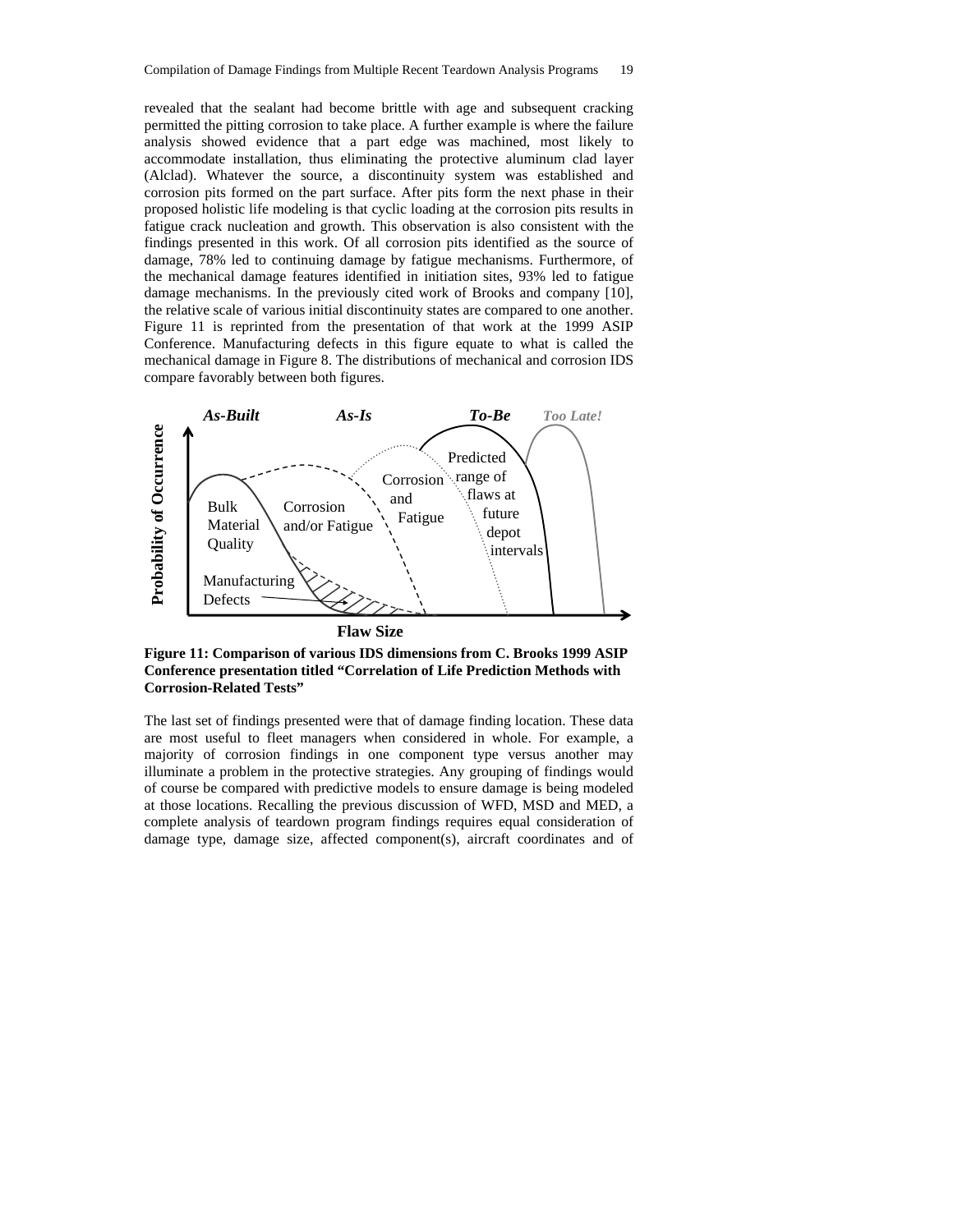course the damage density. Significant findings in unexpected locations require that predictive models be enhanced to include these new areas.

One goal suggested in the introduction of this work is the assessment of fielded inspection programs. To answer this requirement the precise tracking of each finding's location back to its original location is essential. It is only by doing so that indications from the fielded inspection may be analyzed with respect to the damage findings.

The data and comparisons presented here, rather than addressing the goal of any specific program, were aimed at presenting a wide variety of possible analysis that may be performed on teardown findings. It is offered to show how findings from diverse aircraft types with differing program goals can both be different and similar. For any one teardown analysis program it is of course essential that the analysis performed on the findings satisfy the stated program goals. It therefore follows that clear program goal(s) identification must always be the first step to program planning. This step is then to be followed by the definition of comprehensive data requirements to answer that goal. Having done so, the best way to ensure program validity is to use the defined program data requirements to guide each and every teardown program task.

- [1] *MIL-STD-1530C, DoD Standard Practice, Aircraft Structural Integrity Program (ASIP)* (2005), Aeronautical Systems Center, Wright-Patterson AFB, Ohio.
- [2] Shoales, G. (2008), *Procedures for Aircraft Structural Teardown Analysis*, USAFA TR-2008-02, USAF Academy, Colorado.
- [3] Shoales, G. (2009), *Procedures for Aircraft Structural Teardown Analysis: Development of a Best Practices Handbook*, Proceedings of the  $25<sup>th</sup>$ International Conference on Aeronautical Fatigue Symposium, Rotterdam, Netherlands.
- [4] Shoales, G. (2008), *Procedures for Aircraft Structural Teardown: Best Practices Handbook Development*, 2008 Aircraft Structural Integrity Program Conference, San Antonio, Texas.
- [5] Steadman, D. and Bakuckas, Jr., J., (2007), *DOT/FAA/AR-07/22, Destructive Evaluation and Extended Fatigue Testing of Retired Transport Aircraft*, U.S. Department of Transportation, Federal Aviation Administration, Washington, D.C.
- [6] *Final Report, C-5A Structural Risk and Model Revalidation Program, (2007),* 730th Aircraft Sustainment Group, Robins AFB Georgia.
- [7] Shoales, G., Shah, S., Rausch, J., Walters, M., Arunachalam S., and Hammond, M. (2006), *C-130 Center Wing Box Structural Teardown Analysis Final Report,* USAFA TR-2006-11, USAF Academy, Colorado.
- [8] Arunachalam S. and Shoales, G. (2009), *C/KC-135 Teardown Analysis Program Protocols, Protocol 8: Failure Analysi*s, USAFA TR-2009-06, USAF Academy, Colorado.